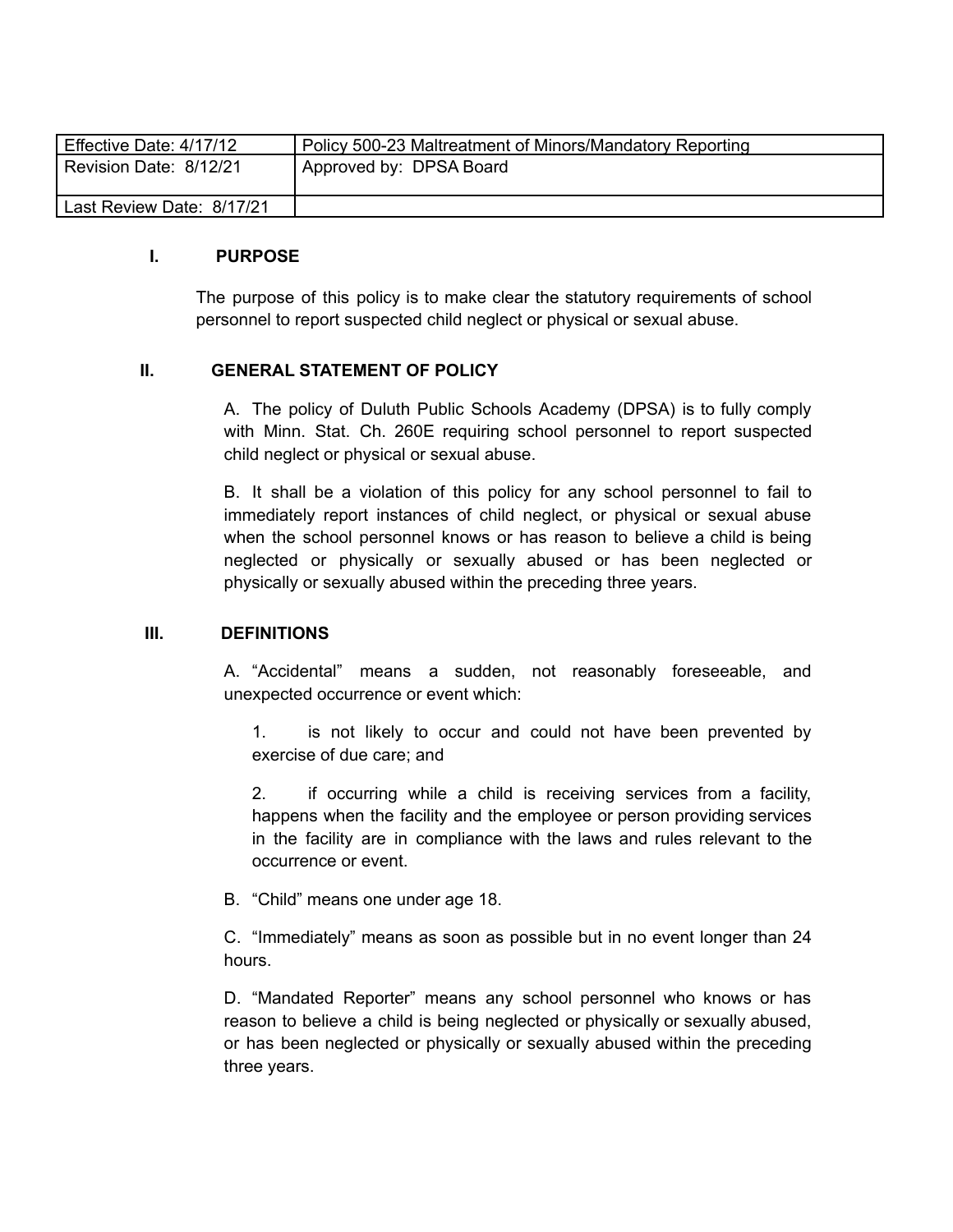E. "Neglect" means the commission or omission of any of the acts specified below, other than by accidental means:

1. failure by a person responsible for a child's care to supply a child with necessary food, clothing, shelter, health, medical, or other care required for the child's physical or mental health when reasonably able to do so;

2. failure to protect a child from conditions or actions that seriously endanger the child's physical or mental health when reasonably able to do so, including a growth delay, which may be referred to as a failure to thrive, that has been diagnosed by a physician and is due to parental neglect;

3. failure to provide for necessary supervision or child care arrangements appropriate for a child after considering factors such as the child's age, mental ability, physical condition, length of absence, or environment, when the child is unable to care for the child's own basic needs or safety, or the basic needs or safety of another child in their care;

4. failure to ensure that a child is educated in accordance with state law, which does not include a parent's refusal to provide the parent's child with sympathomimetic medications unless Minn. Stat. § 144.344 applies;

5. prenatal exposure to a controlled substance used by the mother for a nonmedical purpose, as evidenced by withdrawal symptoms in the child at birth, results of a toxicology test performed on the mother at delivery or the child's birth, medical effects or developmental delays during the child's first year of life that medically indicate prenatal exposure to a controlled substance, or the presence of a fetal alcohol spectrum disorder;

6. medical neglect as defined by Minn. Stat. §260C.007, Subd. 4, Clause (5);

7. chronic and severe use of alcohol or a controlled substance by a parent or person responsible for the child's care that adversely affects the child's basic needs and safety; or

8. emotional harm from a pattern of behavior which contributes to impaired emotional functioning of the child which may be demonstrated by a substantial and observable effect in the child's behavior, emotional response, or cognition that is not within the normal range for the child's age and stage of development, with due regard to the child's culture.

9. Neglect does not include spiritual means or prayer for treatment or care of disease or remedial care where the person responsible for the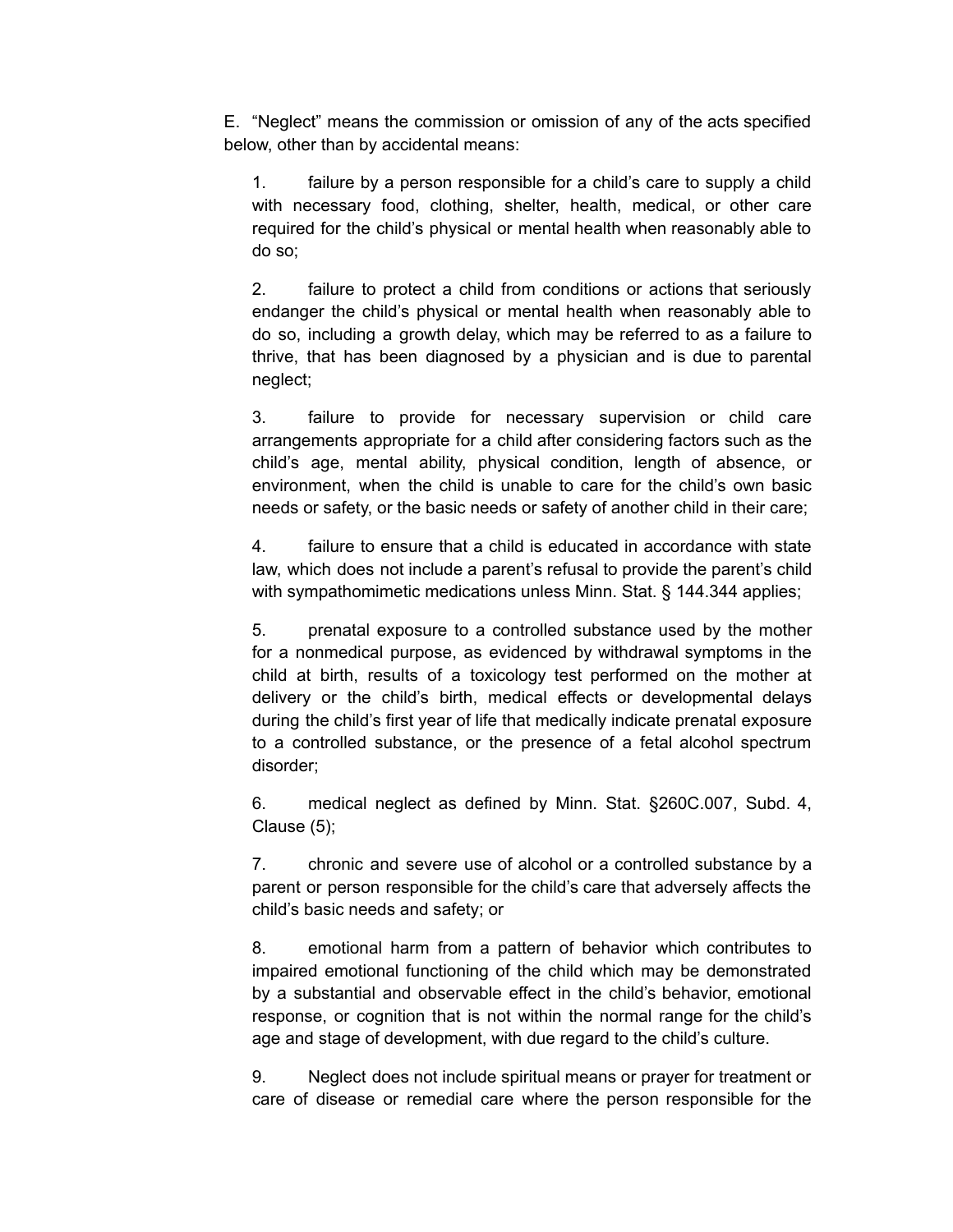child's care in good faith has selected and depended on those means in lieu of medical care, except where the lack of medical care may cause serious danger to the child's health.

F. "Physical Abuse" means any physical injury, mental injury, or threatened injury, inflicted by a person responsible for the child's care other than by accidental means; or any physical or mental injury that cannot reasonably be explained by the child's history of injuries, or any aversive or deprivation procedures, or regulated interventions, that have not been authorized by Minn. Stat. § 121A.0942 or § 245.825.

1. Abuse does not include reasonable and moderate physical discipline of a child administered by a parent or legal guardian which does not result in an injury. Abuse does not include the use of reasonable force by a teacher, principal, or school employee as allowed by Minn. Stat. § 121A.582.

2. Actions which are not reasonable and moderate include, but are not limited to, any of the following:

- a. throwing, kicking, burning, biting, or cutting a child;
- b. striking a child with a closed fist;
- c. shaking a child under age three;

d. striking or other actions which result in any non-accidental injury to a child under 18 months of age;

e. unreasonable interference with a child's breathing;

f. threatening a child with a weapon, as defined in Minn. Stat. §609.02, Subd. 6;

g. striking a child under age one on the face or head;

h. striking a child who is at least age one but under age four on the face or head, which results in an injury;

i. purposely giving a child poison, alcohol, or dangerous, harmful, or controlled substances which were not prescribed for the child by a practitioner in order to control or punish the child;

j. purposely giving a child other substances that substantially affect the child's behavior, motor coordination, or judgment; that result in sickness or internal injury; or subject the child to medical procedures that would be unnecessary if the child were not exposed to the substances;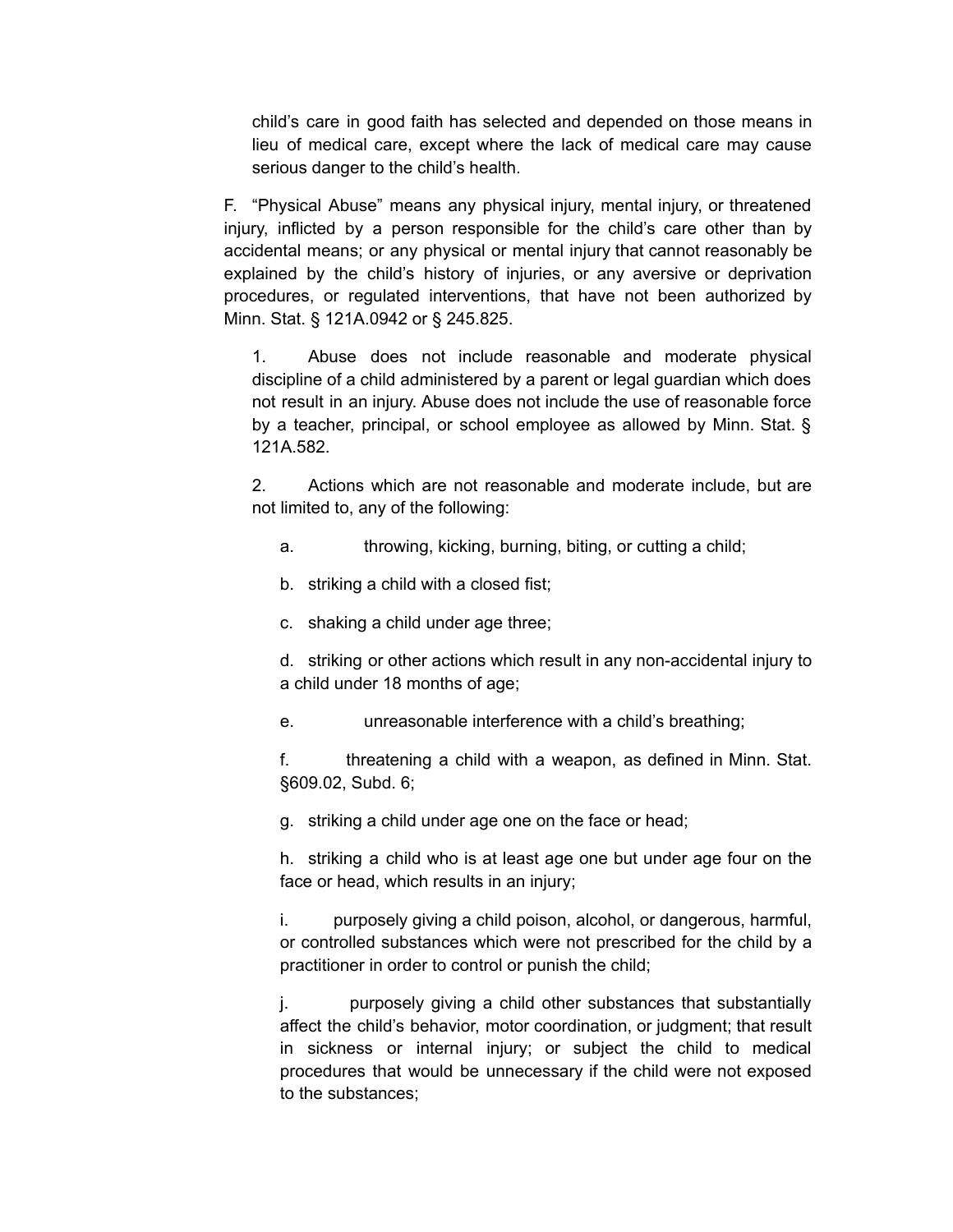k. unreasonable physical confinement or restraint not permitted under Minn. Stat. § 609.379, including but not limited to, tying, caging, or chaining; or

l. in a school facility or school zone, an act by a person responsible for the child's care that is a violation under Minn. Stat. § 121A.58.

G. "School Personnel" means a professional of DPSA or a professional of DPSA's delegate who provides health, educational, social, psychological or psychiatric, law enforcement, or child care services.

H. "Sexual Abuse" means the subjection of a child by a person responsible for the child's care, by a person who has a significant relationship to the child, or by a person in a current or recent position of authority to any act which constitutes a violation of Minnesota statutes prohibiting criminal sexual conduct. Such acts include sexual penetration as well as sexual contact. Sexual abuse also includes any act involving a minor which constitutes a violation of Minnesota statutes prohibiting prostitution, or use of a minor in a sexual performance. Sexual abuse includes threatened sexual abuse.

I. "Significant relationship" means a situation in which the alleged offender is:

1. the child's parent, stepparent, or guardian;

2. any of the following persons related to the child by blood, marriage, or adoption: brother, sister, stepbrother, stepsister, first cousin, aunt, uncle, nephew, niece, grandparent, great-grandparent, great-uncle, great-aunt;" or

3. an adult who jointly resides intermittently or regularly in the same dwelling as the child and who is not the child's spouse.

J. "Mental Injury" means an injury to the psychological capacity or emotional stability of a child as evidenced by an observable or substantial impairment in the child's ability to function within a normal range of performance and behavior with due regard to the child's culture.

K. "Person in a current or recent position of authority" means an individual in a position of authority over a child and includes but is not limited to any person who is a parent or acting in the place of a parent and charged with any of a parent's rights, duties, or responsibilities to a child, or a person who is charged with any duty or responsibility for the health, welfare, or supervision of a child, either independently or through another, no matter how brief, within 120 days immediately preceding the act. Person in a position of authority includes a psychotherapist.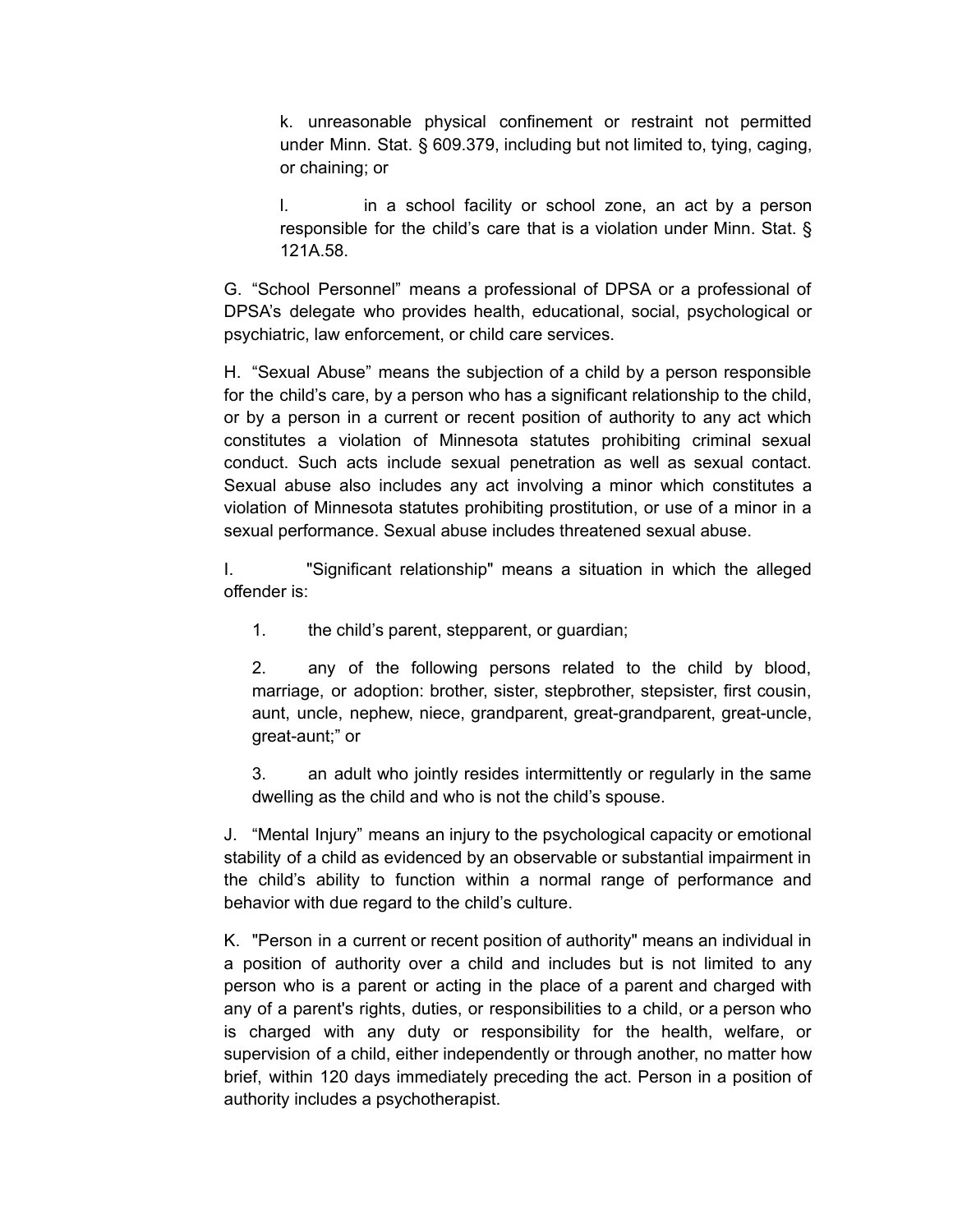L. "Person responsible for the child's care" means (1) an individual functioning within the family unit and having responsibilities for the care of the child such as a parent, guardian, or other person having similar care responsibilities, or (2) an individual functioning outside the family unit and having responsibilities for the care of the child such as a teacher, school administrator, other school employee or agent, or other lawful custodian of a child having either full-time or short-term care responsibilities including, but not limited to, day care, babysitting whether paid or unpaid, counseling, teaching, and coaching.

M. "Threatened injury" means a statement, overt act, condition, or status that represents a substantial risk of physical or sexual abuse or mental injury. Threatened injury includes, but is not limited to, exposing a child to a person responsible for the child's care who has:

1. subjected a child to, or failed to protect a child from, an overt act or condition that constitutes egregious harm;

2. been found to be palpably unfit;

3. committed an act that resulted in an involuntary termination of parental rights; or

4. committed an act that resulted in the involuntary transfer of permanent legal and physical custody of a child to a relative under Minnesota law.

## **IV. REPORTING PROCEDURES**

A. A mandated reporter as defined herein shall immediately report orally by telephone or otherwise the neglect or physical or sexual abuse, which he or she knows or has reason to believe is happening or has happened within the preceding three years to the local welfare agency, agency responsible for assessing or investigating the report, police department, county sheriff, tribal social services agency, or tribal police department.

1. Alleged abuse or neglect that occurred outside of a public school facility should be reported to the local welfare agency, police department, or county sheriff.

2. Alleged abuse or neglect that occurred in a public school facility or at a school activity should be reported to the Minnesota Department of Education (MDE). Reports may be made to MDE 24 hours per day by calling (651) 582-8546.

3. The immediate report only has to be to one agency.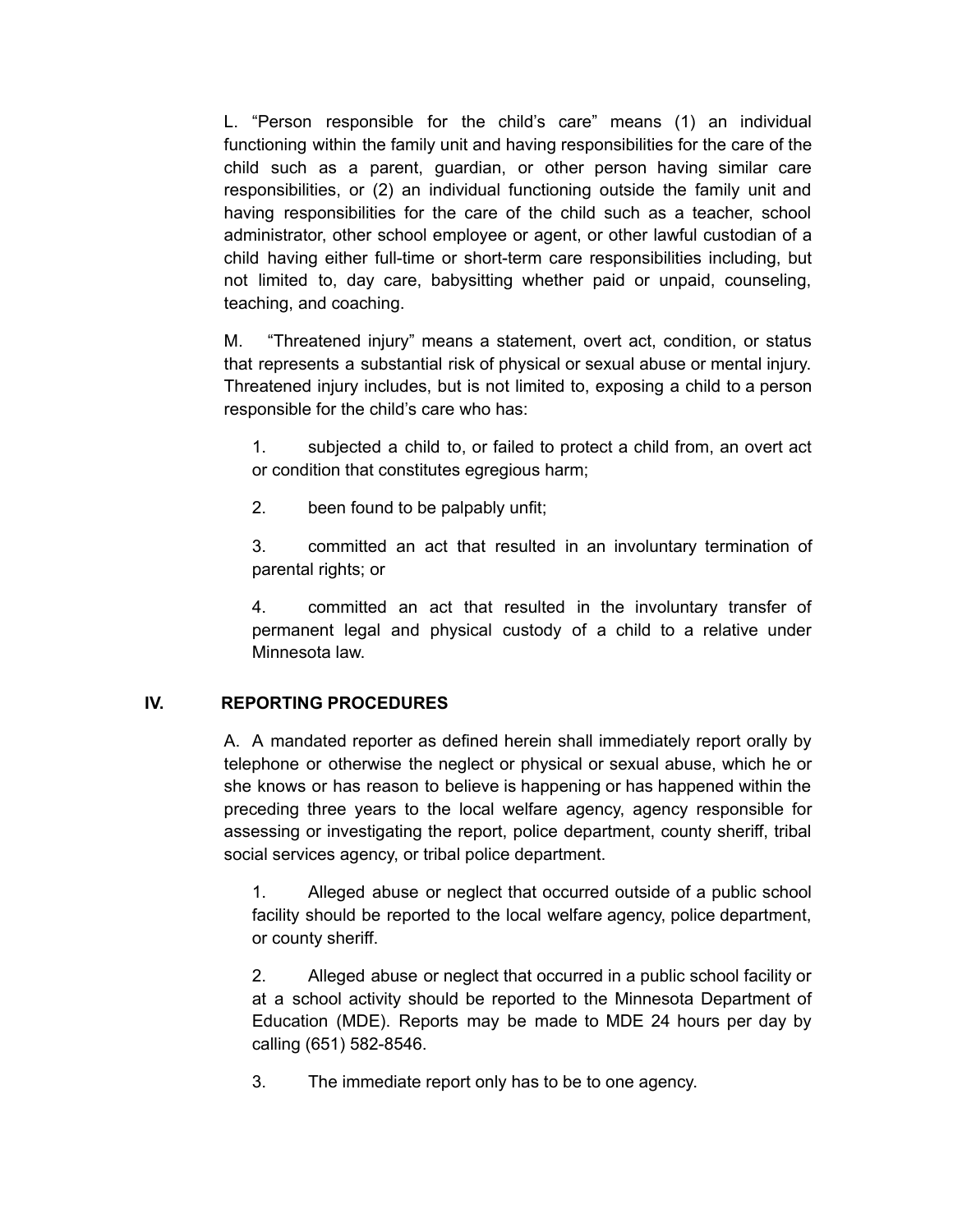B. The oral report shall be followed within 72 hours (exclusive of weekends and holidays) by a written report to the appropriate police department, the county sheriff, agency responsible for assisting or investigating maltreatment, or the local welfare agency. The written report shall identify the child, any person believed to be responsible for the abuse or neglect of the child if the person is known, the nature and extent of the abuse or neglect, and the name and address of the reporter.

C. A mandated reporter who knows or has reason to know of the deprivation of parental rights or the kidnapping of a child shall report the information to the local police department or the county sheriff.

D. With the exception of a health care professional or a social service professional who is providing a woman with prenatal care or other health care services and knows or has reason to believe that the woman is using or consuming tetrahydrocannabinol or alcoholic beverages during the pregnancy, a mandated reporter shall immediately report to the local welfare agency if the person knows or has reason to believe that a woman is pregnant and has used a controlled substance for a nonmedical purpose during the pregnancy, including, but not limited to, tetrahydrocannabinol, or has consumed alcoholic beverages during the pregnancy in any way that is habitual or excessive.

E. A person mandated by Minnesota law and this policy to report who fails to report may be subject to criminal penalties and/or discipline, up to and including termination of employment.

F. Submission of a good faith report under Minnesota law and this policy will not adversely affect the reporter's employment, or the child's access to school.

G. Any person who knowingly or recklessly makes a false report under the provisions of applicable Minnesota law or this policy shall be liable in a civil suit for any actual damages suffered by the person or persons so reported and for any punitive damages set by the court or jury, and the reckless making of a false report may result in discipline. The court may also award attorney's fees.

*[Note: The Minnesota Department of Education (MDE) is responsible for assessing or investigating allegations of child maltreatment in schools. Although a report may be made to any of the agencies listed in Section IV.A., above, and there is no requirement to file more than one report, if the initial report is not made to MDE, it would be helpful to MDE if schools also report to MDE.]*

### **V. INVESTIGATION**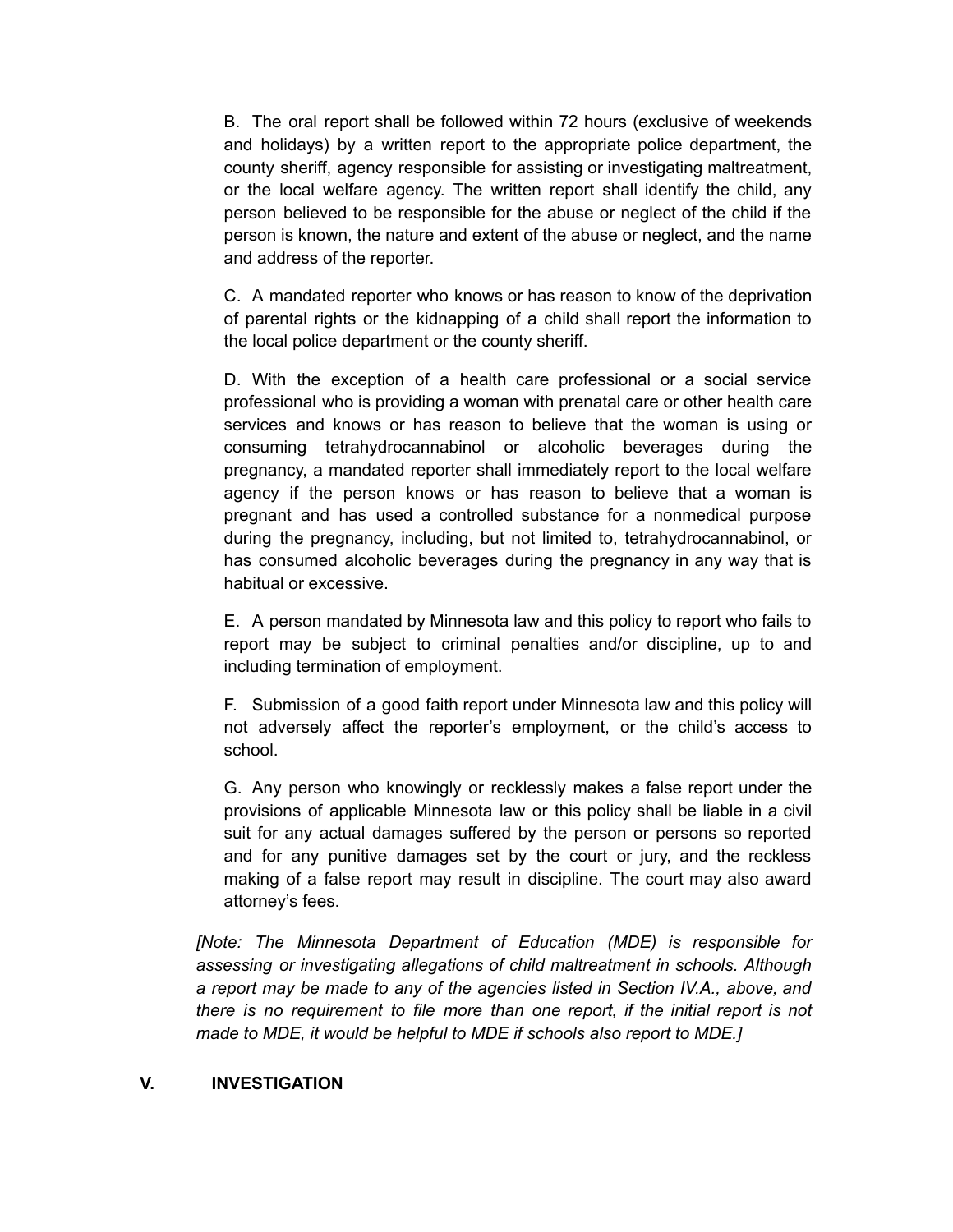A. The responsibility for investigating reports of suspected neglect or physical or sexual abuse rests with the appropriate county, state, or local agency or agencies. The agency responsible for assessing or investigating reports of child maltreatment has the authority to interview the child, the person or persons responsible for the child's care, the alleged offender, and any other person with knowledge of the abuse or neglect for the purpose of gathering facts, assessing safety and risk to the child, and formulating a plan. The investigating agency may interview the child at school. The interview may take place outside the presence of a school official. The investigating agency, not the school, is responsible for either notifying or withholding notification of the interview to the parent, guardian or person responsible for the child's care. School officials may not disclose to the parent, legal custodian, or guardian the contents of the notification or any other related information regarding the interview until notified in writing by the local welfare or law enforcement agency that the investigation or assessment has been concluded, unless a school employee or agent is alleged to have maltreated the child. Regarding an incident that may constitute maltreatment of a child in a school facility, as soon as practicable after a school receives information, the school shall inform the parent, legal guardian, or custodian of the child that an incident occurred that may constitute maltreatment of the child, when the incident occurred, and the nature of the conduct that may constitute maltreatment.

B. When the investigating agency determines that an interview should take place on school property, written notification of intent to interview the child on school property will be received by school officials prior to the interview. The notification shall include the name of the child to be interviewed, the purpose of the interview, and a reference to the statutory authority to conduct an interview on school property.

C. Except where the alleged perpetrator is believed to be a school official or employee, the time and place, and manner of the interview on school premises shall be within the discretion of school officials, but the local welfare or law enforcement agency shall have the exclusive authority to determine who may attend the interview. The conditions as to time, place, and manner of the interview set by the school officials shall be reasonable, and the interview shall be conducted not more than 24 hours after the receipt of the notification unless another time is considered necessary by agreement between the school officials and the local welfare or law enforcement agency. Every effort must be made to reduce the disruption of the educational program of the child, other students, or school employees when an interview is conducted on school premises.

D. Where the alleged perpetrator is believed to be a school official or employee, the school district shall conduct its own investigation independent of MDE and, if involved, the local welfare or law enforcement agency. The school district may delay this investigation or choose not to conduct it if to do so would impede the agencies' investigation or if the agencies make a determination that is available to the school district.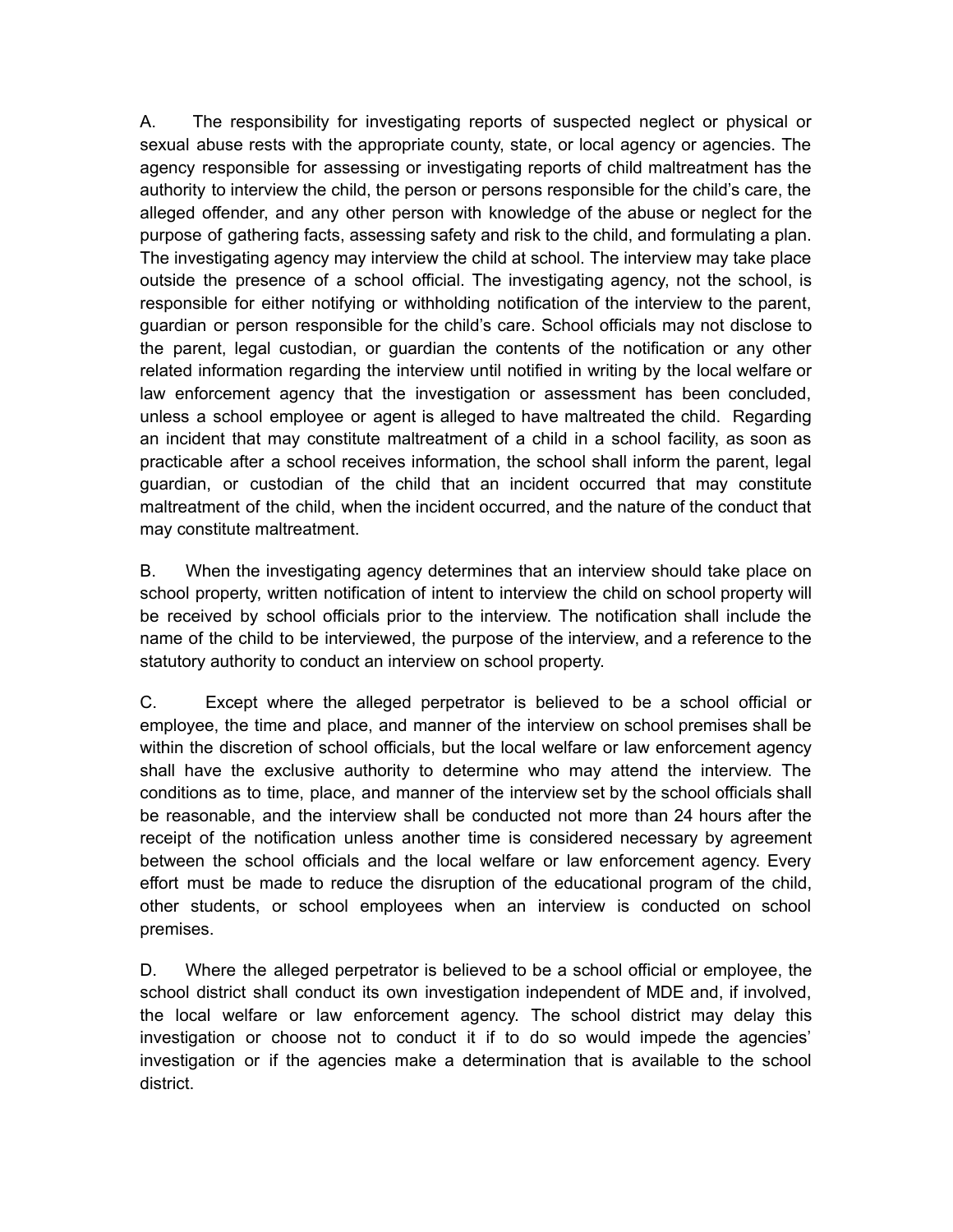E. The school district shall provide all requested data that are relevant to a report of maltreatment and are in the possession of a school facility upon request by MDE pursuant to an assessment or investigation of a maltreatment report of a student in school. The school district shall provide the requested data in accordance with the requirements of the Minnesota Government Data Practices Act, Minn. Stat. Ch. 13, and the Family Educational Rights and Privacy Act, 20 U.S.C. §1232g.

# **VI. MAINTENANCE OF SCHOOL RECORDS CONCERNING ABUSE OR POTENTIAL ABUSE**

A. When a local welfare or local law enforcement agency determines that a potentially abused or abused child should be interviewed on school property, written notification of the agency's intent to interview on school property must be received by school officials prior to the interview. The notification shall include the name of the child to be interviewed, the purpose of the interview, and a reference to the statutory authority to conduct the interview. The notification shall be private data. School officials may not disclose to the parent, legal custodian, or guardian the contents of the notice or any other related information regarding the interview until notified in writing by the local welfare or law enforcement agency that the investigation has been concluded, unless a school employee or agent is alleged to have maltreated the child.

B. All records regarding a report of maltreatment, including any notification of intent to interview which was received by the school as described above in Paragraph A., shall be destroyed by the school when ordered to do so by the agency conducting the investigation.

C. When a report of suspected abuse at a school is received by MDE, it must advise the parent, guardian, or legal custodian of a child within ten days of receipt of the report upon whether MDE will investigate.

# **VII. PHYSICAL OR SEXUAL ABUSE AS SEXUAL HARASSMENT OR VIOLENCE**

Under certain circumstances, alleged physical or sexual abuse may also be sexual harassment or violence under Minnesota law. If so, the duties relating to the reporting and investigation of such harassment or violence may be applicable.

## **VIII. DISSEMINATION OF POLICY AND TRAINING**

A. This policy shall appear in school personnel handbooks.